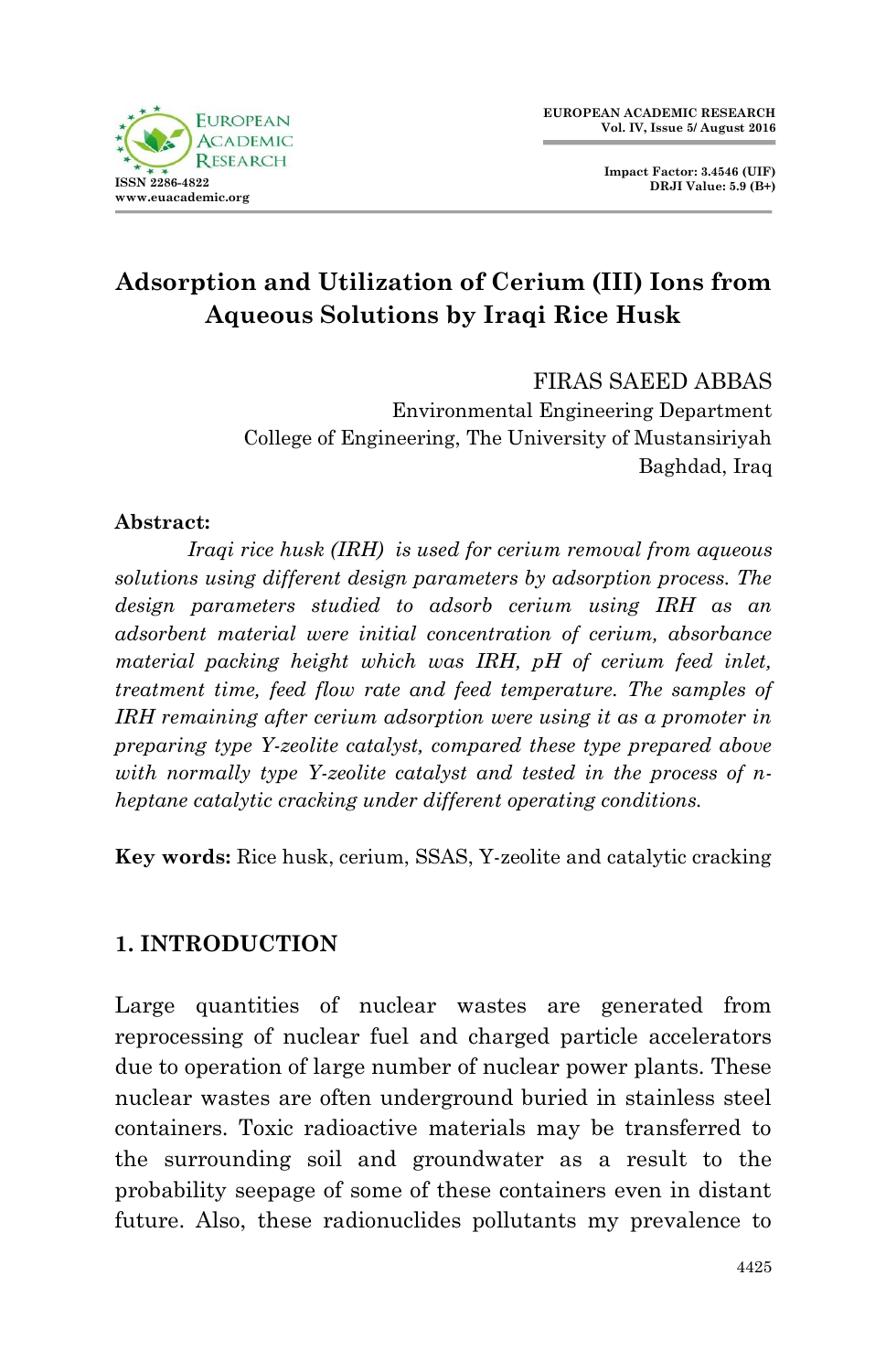the surrounding due to tests of nuclear weapon, nuclear episode such as Chernobyl nuclear power plant disaster in 26 April 1986, forbidden discharge or puffs and the possible influx of certain toxic industrial effluents **[1]**. Amongst these, Lanthanides such as cerium (Ce) are commonly found in the waste streams of nuclear power plants and research centers **[2]**. Radioisotopes of cerium are marked products of nuclear fission and hence, they are a common constituent of liquid radioactive wastes arising from nuclear facilities. Due to the similarity in chemical behaviour with radioisotopes of transuranic elements, radioactive or non-radioactive isotopes of cerium are customarily used to substitute dangerous (highly radio-toxic) transuranic elements solution, prepared for the study of the liquid radioactive waste treatment or/and of the partitioning of transuranic elements **[3]**. Therefore, reduce the concentration of Ce ions from radioactive waste solution in economical and safe methods has been paid serious solicitude **[1].** Since ionexchange by selective inorganic cation-exchangers (i.e. zeolites) is a very perspective (and in many cases widely used) separation method, the study of the exchange ability of cerium ions from the solution with sodium ions from zeolites is very important in order to find the possibility of the removal of the radioisotopes of cerium and actinides from radioactive solutions using zeolites **[3]**. The adsorption technique is one of the most commonly and efficacious methods in radioactive waste treatment and it represented the green chemistry direction to reduce the use of toxic and carcinogenic solvents in remediation processes of wastewater **[1]**. Recently, rice husk which is a type of agriculture waste is used as adsorbent media for adsorption process of many pollutants such as heavy metals [4,5,6,7,8,9,10] ,dyestuffs **[11]**, pesticides **[12]**, phenols [13 and 14] and nonorganic toxins [ 15 and 16] because it is available, very inexpensive and ability to remove different types of contaminants, thus the rice husk usage will decrease the cost of wastewater treatment considerably and would represent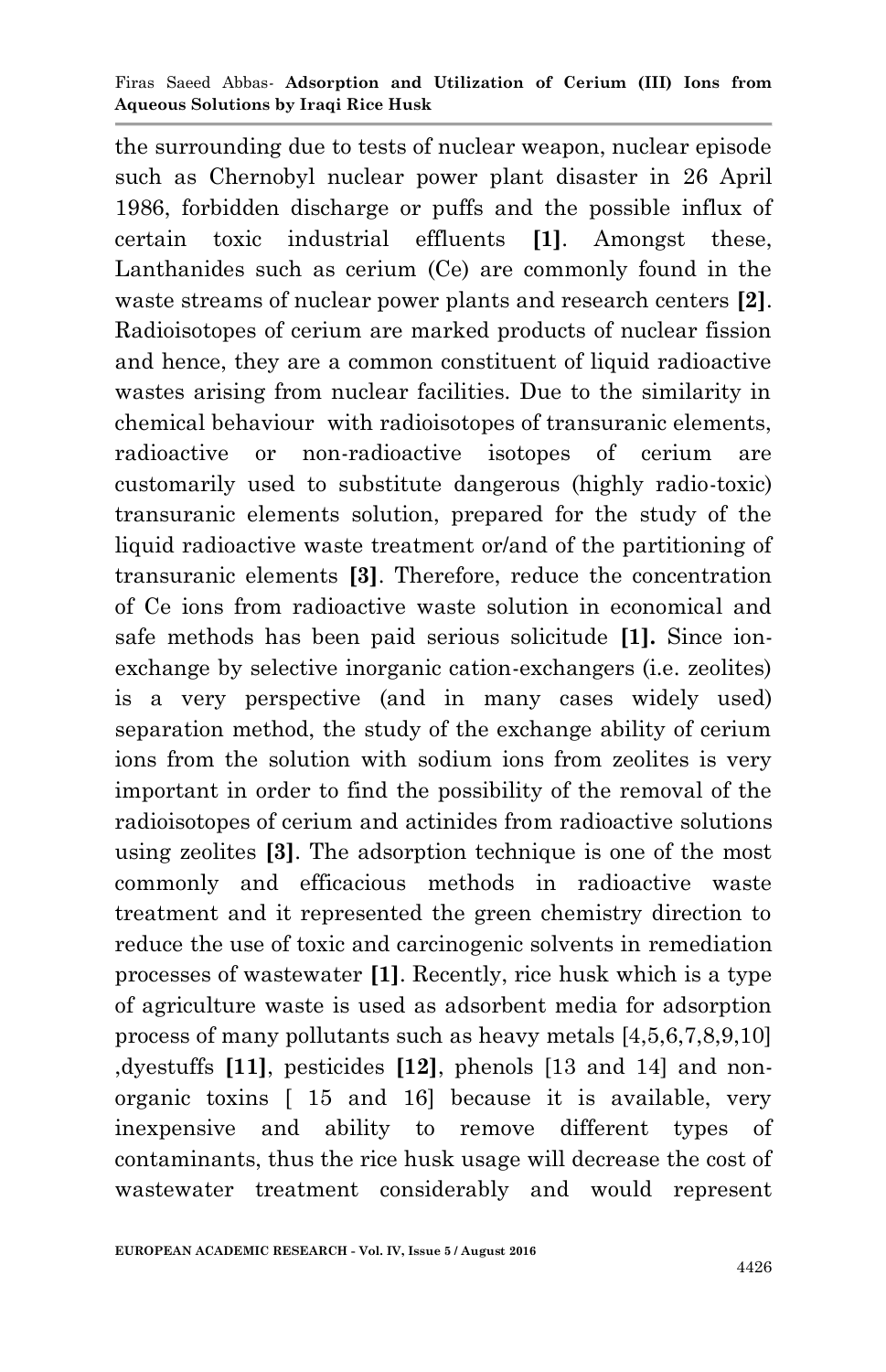practical benefit of agriculture waste residue in disposal toxic matter in save way **[1]**. Therefore, the aim of this study is to investigate the adsorption behaviour of cerium Ce+3 ions on Iraqi rice husk from simulated synthetic aqueous solution (SSAS) similar to nuclear waste and utilize from the husk remaining in eco-friendly method.

### **2 EXPRIMENTAL WORK**

# **2.1 Materials**

## **2.1.1 Iraqi Rice husk (adsorbent media)**

Rice husk was collected from Al-Shanafia fields for rice in the Southern of Iraq. The rice husk was washed three times with doubled distilled water. Excess distilled water was used to remove the soluble materials present in the rice husk bringing from the field, boiled to remove colour and other fine impurities may be found in the rice husk, and then dried at 105°C for 24 hours and the adsorbent thus processed was used in its original piece size. The surface area of IRH was measured by BET (Brunauer – Emmett – Teller nitrogen adsorption technique). Characteristics of IRH were presented in **Table 1**. When the IRH was heated in an oven, most of the water had been removed from the rice husk while the second major mass loss of about 45-65% was attributed to the breakdown of cellulose constituent char, which is a carbonaceous residue.

### **2.1.2 Stock solutions**

In order to avoid interference with other elements in wastewater, the experiments in this study were carried out using simulated synthetic aqueous solution (SSAS) of different cerium concentrations. 1000 mg/l stock solution of cerium was prepared by dissolving known weight of cerium nitrite Ce(NO3)3.6H2O in one litre of double distilled water, all solutions using in the experiments were prepared by diluting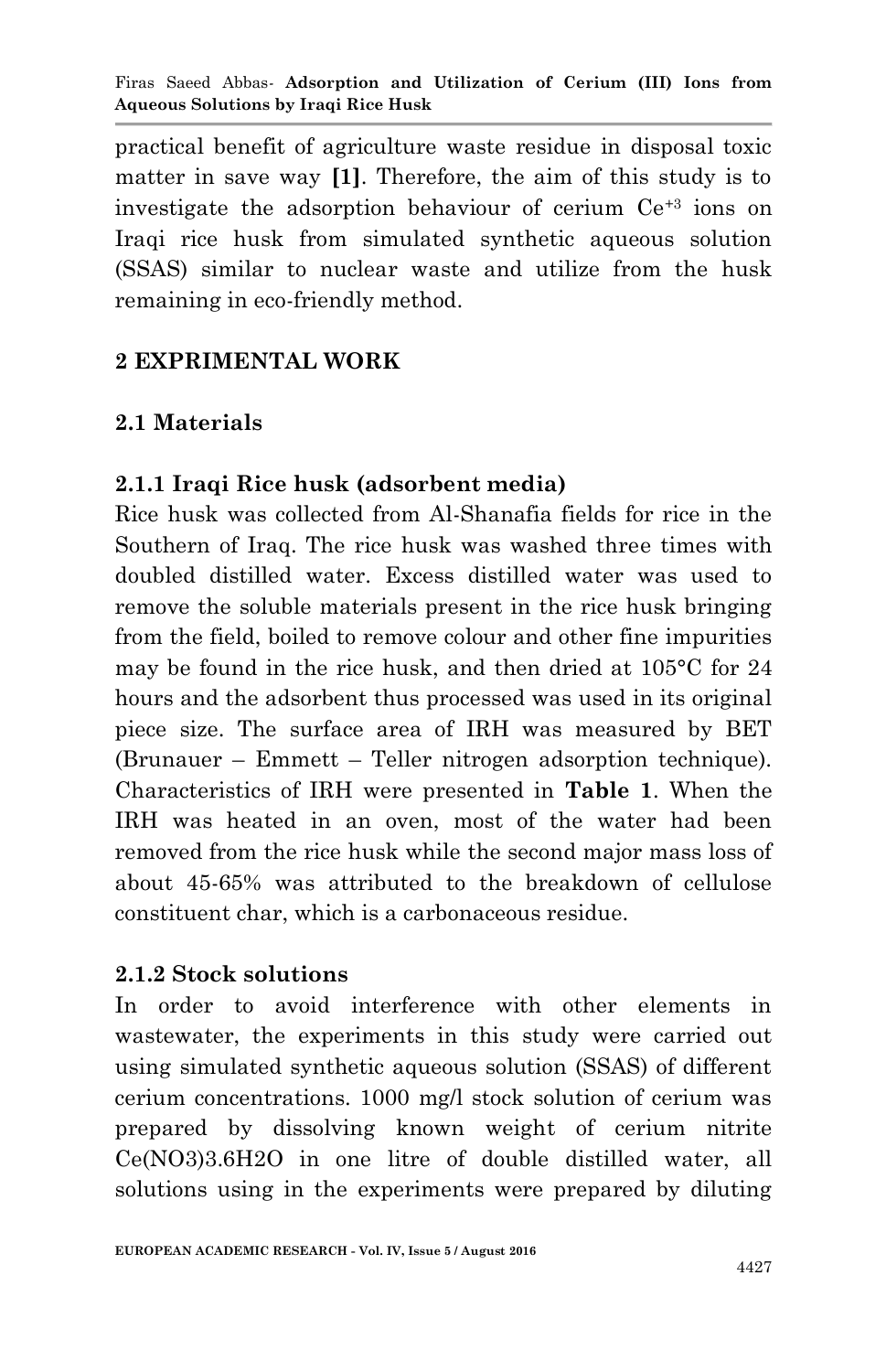the stock solution with double distilled water to the desired concentrations for the experimental work of this investigation.

The cerium concentrations were measured using spectrophotometer method using spectrophotometer thermo – genesys 10 UV, USA.

| Chemical Composition           |                  |  |  |  |  |  |  |  |
|--------------------------------|------------------|--|--|--|--|--|--|--|
| Compound                       | Composition wt % |  |  |  |  |  |  |  |
| SiO <sub>2</sub>               | 90.7             |  |  |  |  |  |  |  |
| $Al_2O_3$                      | 0.13             |  |  |  |  |  |  |  |
| Fe <sub>2</sub> O <sub>3</sub> | 0.06             |  |  |  |  |  |  |  |
| TiO <sub>2</sub>               | 0.015            |  |  |  |  |  |  |  |
| CaO                            | 0.61             |  |  |  |  |  |  |  |
| MgO                            | 0.25             |  |  |  |  |  |  |  |
| Na <sub>2</sub> O              | 0.09             |  |  |  |  |  |  |  |
| $K_2O$                         | 2.64             |  |  |  |  |  |  |  |
| $P_2O_5$                       | 0.73             |  |  |  |  |  |  |  |
| LOI                            | 4.71             |  |  |  |  |  |  |  |
| $S.A(m^{2}/g)$                 | 17.5             |  |  |  |  |  |  |  |

**Table 1: Characterization properties of Iraqi rice husk**

#### **2.2 Sorption unit**

Fixed bed column of continuous mode experiments were conducted in order to examine cerium removal by treated SSAS of above cerium at desired concentration with the various bed heights of the IRH (adsorbent media) using different flow rates of SSAS of cerium at various pH. The pH value was adjusted using 0.1 N NaOH and 0.1 N HCl solutions. The sorption unit consists of two glass container for SSAS of cerium one for inlet feed and another for outlet each of (1 liter) capacity. Glass column has 2.54 cm ID and 150 cm height. The sorption column packed with adsorbent media to a height of (10, 20, 30, 40, 50, 60, 70, 80, 90 and 100 cm) supported from the top and the bottom by glass hollow cylinder layer, each cylinder have (0.5 cm ID, 0.1 cm thickness and 1 cm long).

Before starting the runs, the packed bed sorption column was rinsed by double distilled water down flow through the column. The adsorbent media is packed in the column to the desired depth, and fed to it as slurry by mixing IRH with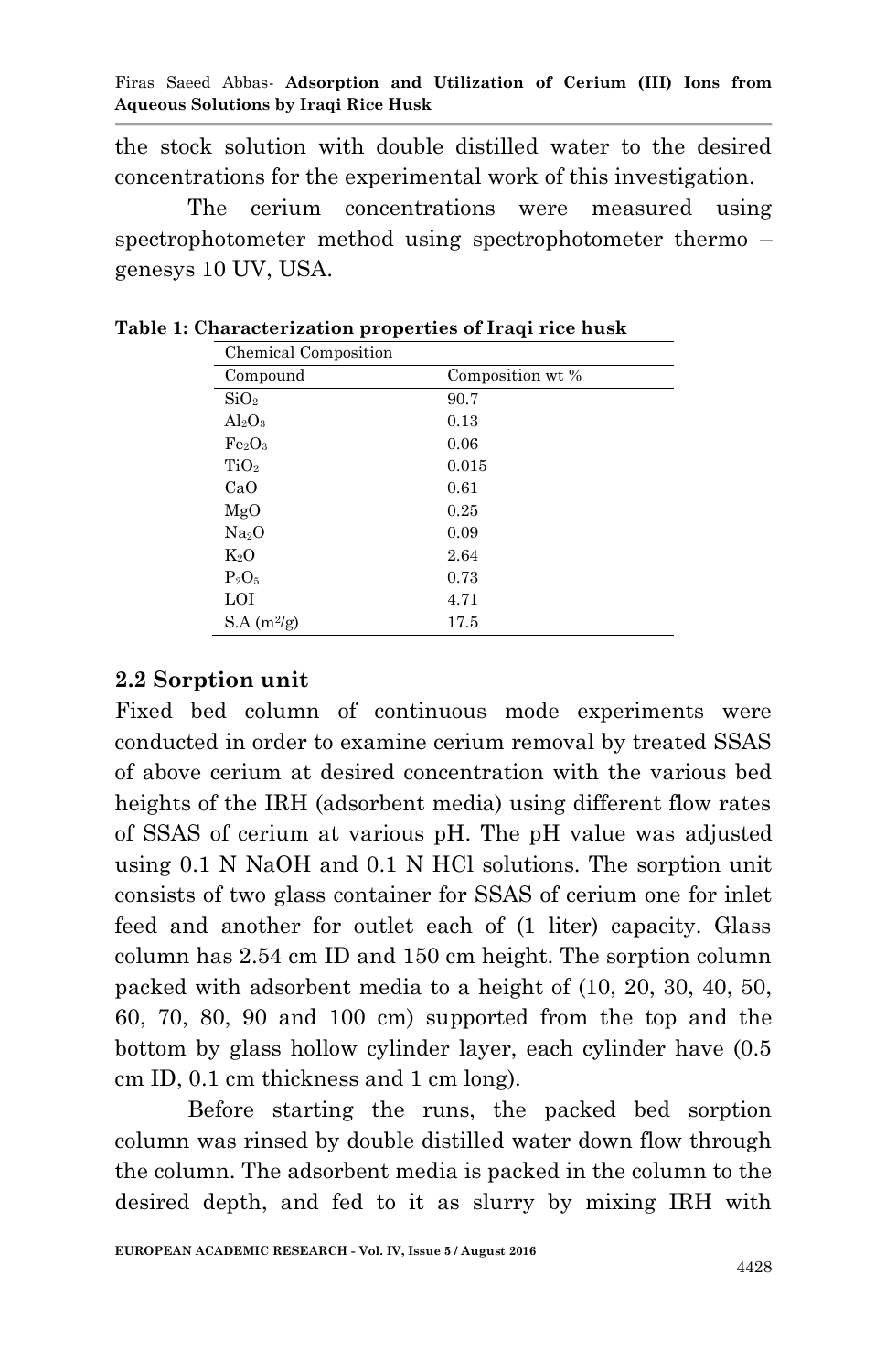distilled water in order to avoid the formation of air bubbles inside the media. After the packed bed sorption column was accommodation and putting the required amount of adsorbent media, the adsorption process started by allowing the cerium SSAS of required concentration and pH down flow through the sorption column from inlet container by gravity at a precise flow rate in experiment which is adjusted by rotameter. To determination the best operational conditions, the experiments were carried out at a temperature between (20-45°C), various pH values which are (1-8) and initial feed concentrations of SSAS of different cerium which are between (1-100) mg/l each one alone and at different flow rates which are between (5-100) ml/min for SSAS of cerium initial feed concentration. Outlet samples after treatment in each experiment were collected every 10 minutes from the bottom of packed column and the unabsorbed concentration of cerium in SSAS was analyzed by spectrophotometer.

## **3 RESULTS AND DISCUSSION**

The ability of IRH to remove cerium from SSAS in fixed bed column of continuous mode at various parameters which are pH's of SSAS of cerium (pH), height bed of adsorbent media IRH (l), flow rates of SSAS (F), SSAS temperature  $(T_{feed})$  and time of treatment (t) was investigated. The experiments were achieved by varying all above parameters for different initial concentrations (Co) of SSAS of cerium. Thus, the results obtained are explained below.

# **3.1 Effect of Initial Concentration**

The results showed that using adsorbent material, the percent removal of cerium was decreased when the initial concentration (Co) of SSAS of cerium was increased at constant other variables as shown in Figure 1. This can be explained by the fact that the initial concentration of cerium had a restricted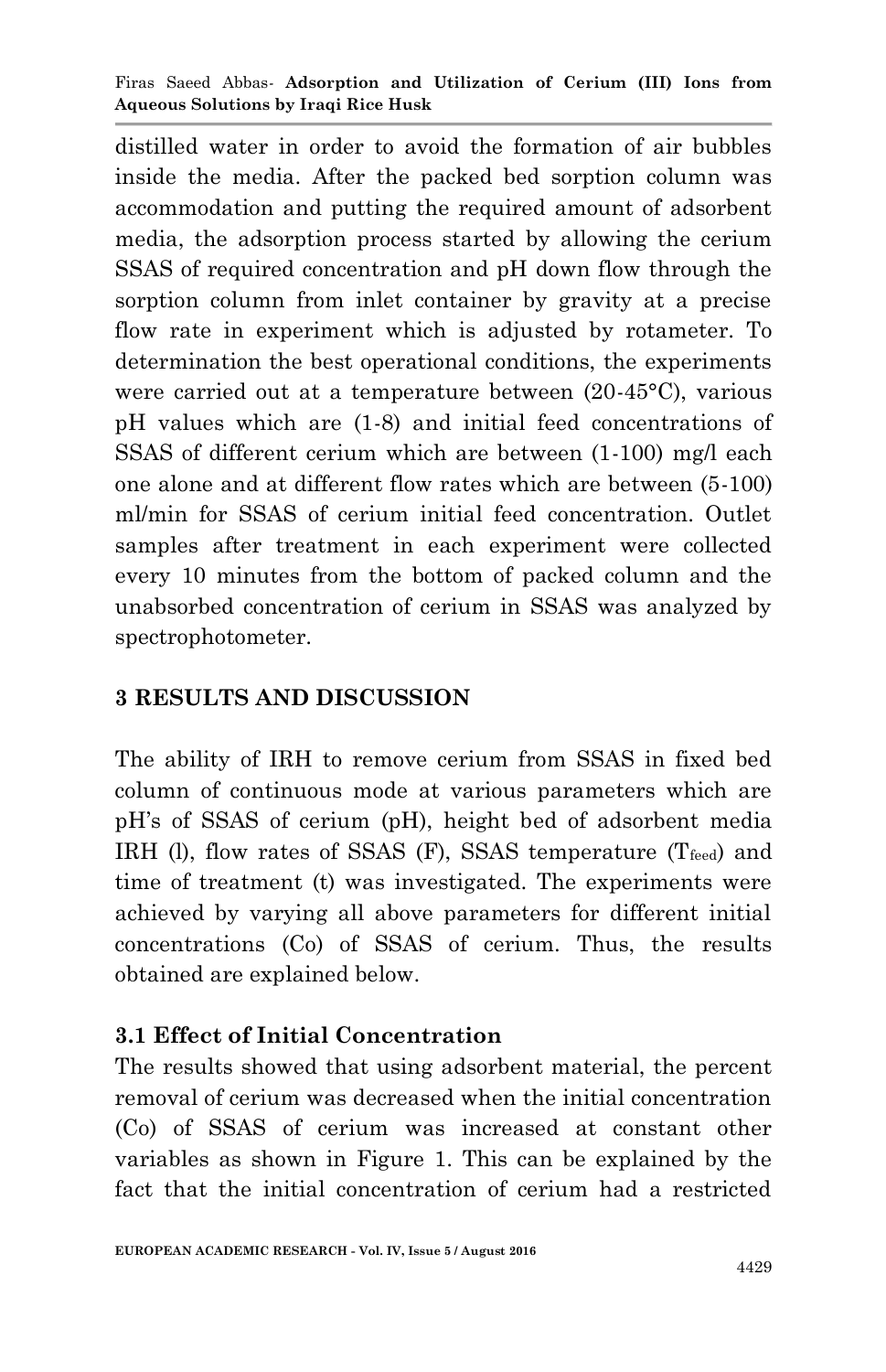effect on cerium removal capacity; simultaneously the adsorbent media had a limited number of active sites, which would have become saturated at a certain concentration. This was lead to the increase in the number of cerium molecules competing for the available functions groups on the surface of adsorbent material. Since the solution of lower concentration has a small amount of cerium than the solution of higher concentration of it, so the percent removal was decreased with increasing initial concentration of cerium. For adsorbent media, higher percent removal was 95.44% for cerium at initial cerium concentration of 1 mg/l, so adsorbent material was found to be efficient to cerium removal from SSAS and wastewater.

### **3.2 Effect of pH**

The results showed that using adsorbent material IRH, the percent removal of cerium was increased when the pH of SSAS of cerium increased too, at constant other variables as shown in Figure 2. This increase can be explained as follows: the pH of the solution affects the surface charge of the adsorbent, degree of ionization along with speciation of different pollutants. The effect pH was very less pronounced in adsorption but had a marked effect on the stability of thorium. At low pH values cerium exists as a weak soluble in water. This affinity of water at low pH prevents its adsorption onto IRH. Also at a higher pH the deprotonation on IRH surface provides functional groups, for chemisorption, on its surface that can undergo ion exchange type of interaction with cerium. In the alkaline conditions free cerium is present predominantly in hydroxide form. Equilibrium adsorption between IRH and cerium indicates that extent of adsorption is not dependant on pH in high pH ranges (Abbas, 2014).

### **3.3 Effect of Adsorbent Media Bed Height**

The results elucidated that when the adsorbent media bed height was increased, the percent removal of cerium was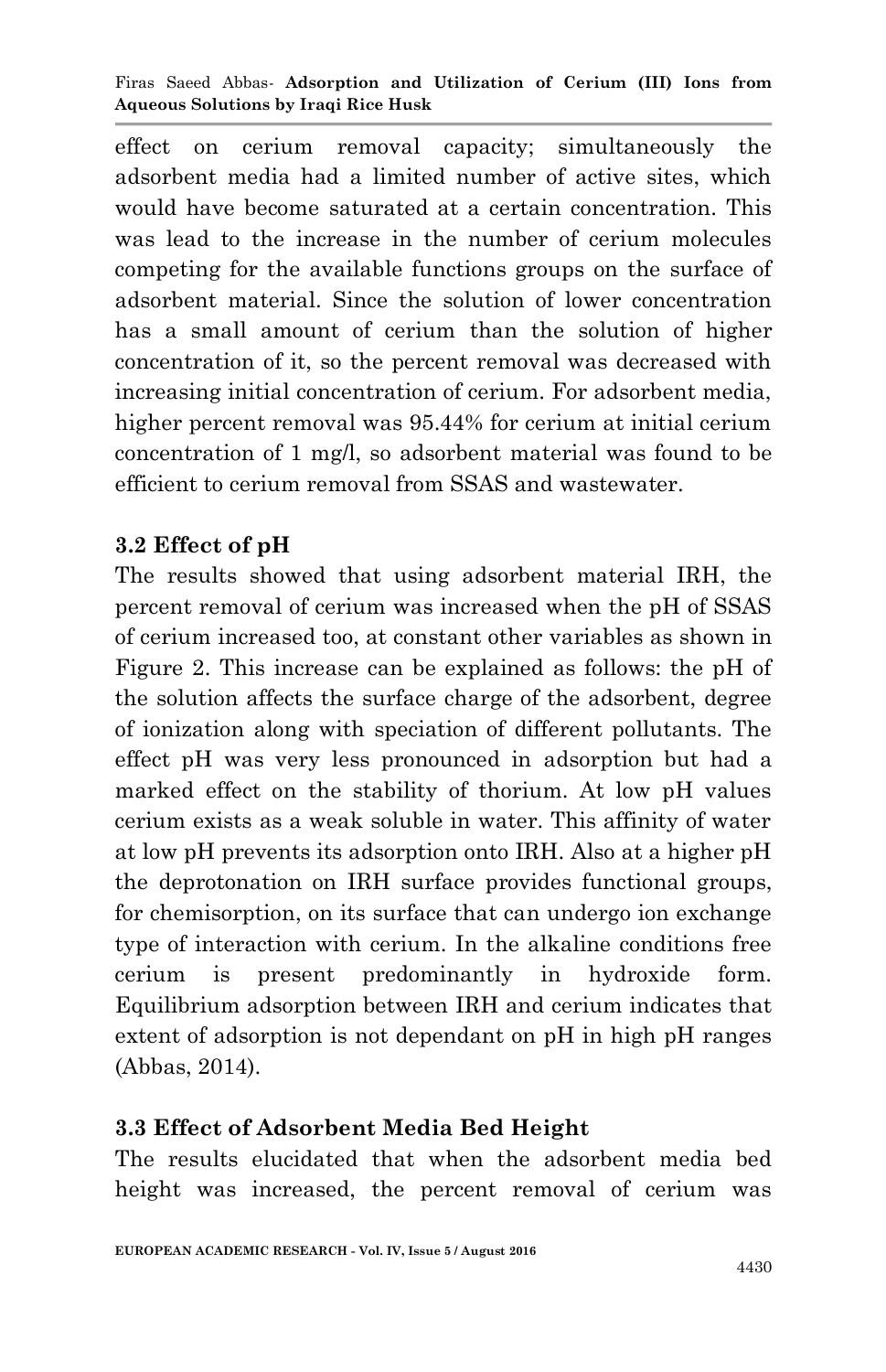increased too at constant other variables as shown in Figure 3. The increased of bed height meaning increased in the amount of adsorbent media IRH, thus increasing the surface area of adsorbent material, hence increased the number of active sites in the adsorbent material surface i.e. increased the availability of binding sites for adsorption and consequently increase cerium removal capacity on IRH. This lead to increase the ability of adsorbent media to adsorb greater amount of cerium from SSAS at different initial concentrations and ultimately the percent removal of cerium increased.

#### **3.4 Effect of Flow Rate**

The results illustrated that when the flow rate of SSAS of cerium was increased, the percent removal of cerium was decreased at constant other variables as shown in Figure 4. This may be due to the fact that when the flow of SSAS of cerium increasing, the velocity of SSAS in the column packed with the adsorbent media IRH was increasing too, so the solution spend shorter time than that spend in the column while at low flow rate, and the SSAS of cerium resides in the column for a longer time, therefore undergoes more treatment with the adsorbent media, thus the adsorbent media uptake low amount of cerium from SSAS of cerium for high flow rate, therefore the percent removal of cerium was decreased when the flow rate was increased.



Fig. Effect of initial concentration  $(C_5)$  on the percent removal of **cerium** @  $T_f = 45^{\circ}$ C,  $l = 1$  m,  $pH=8$ ,  $t=60$  min. and  $F=5$  ml/min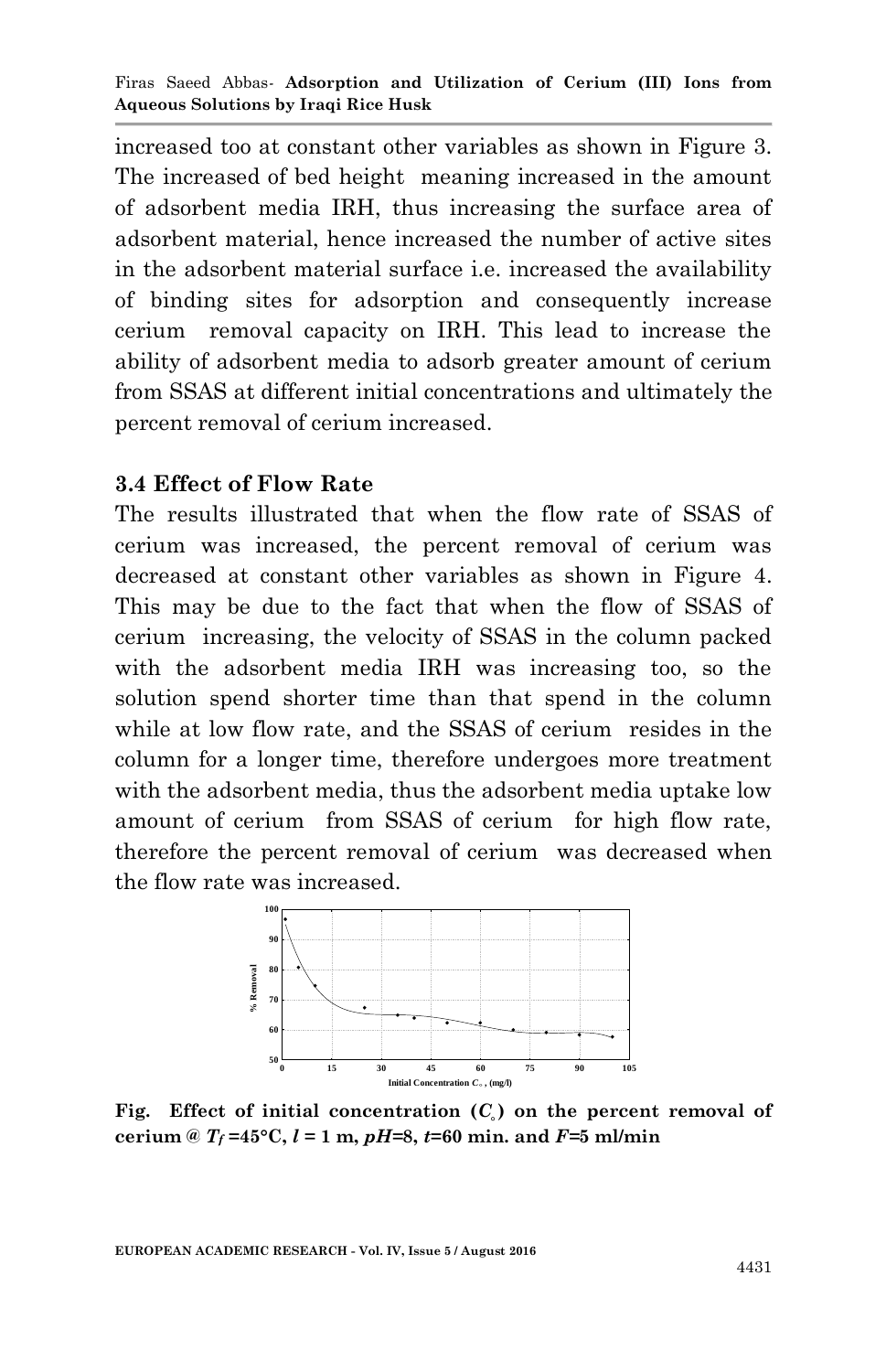

Fig. 2: Effect of pH on the percent removal of cerium  $\& C = 1$  mg/l, Tf **=45°C, l = 1 m, t=60 min. and F=5 ml/min**

#### **3.5 Effect of Feed Temperature**

The results demonstrated that when the temperature of feed which was SSAS of cerium was increased, the percent removal of cerium was increased too at constant other variables as shown in Figure 5. The effect of temperature is fairly common and increasing the mobility of the acidic ion. Furthermore, increasing temperatures may produce a swelling effect within the internal structure of the adsorbent media enabling cerium ions (Ce+3) to penetrate further. It was indicated that cerium adsorption capacity increased with increasing feed temperature from 20 to 45°C. This effect may be due to the fact that at higher temperature an increase in active sites occurs due to bond rupture.

#### **3.6 Effect of Treatment Time**

The results demonstrated that when the treatment time of SSAS of cerium increased the percent removal of cerium increased at constant other variables as shown in Figure 6. This may be due to the fact that when the treatment time of cerium SSAS increasing and the velocity of SSAS in the column packed with the adsorbent material was remaining constant, the solution spend longer time than that spend it when the time of treatment decreased, so the adsorbent material uptake more amount of cerium from SSAS, therefore the percent removal of cerium from SSAS was increased.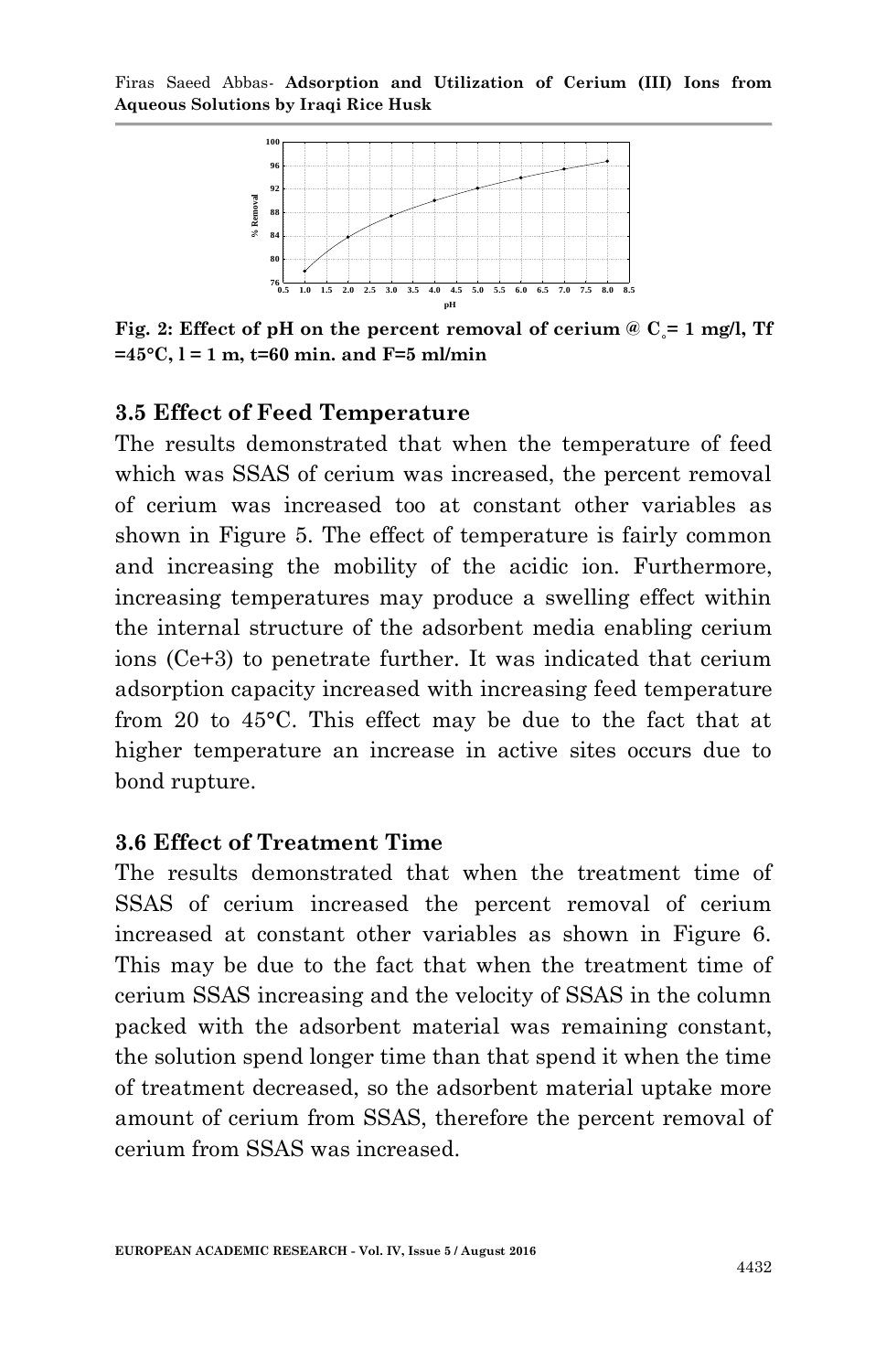

**Fig. 3: Effect of adsorbent media bed height (l) on the percent removal of cerium**  $\omega$  **C** = 1 mg/l, pH=8, Tf =45<sup>o</sup>C, t=60 min. and F=5 **ml/min.**



**Fig. 4: Effect of SSAS flow rate (F) on the percent removal of cerium @**   $C = 1$  mg/l, pH=8, Tf =45 $\degree$ C, l = 1 m and t=60 min.

#### **4 STATISTICAL MODEL**

A statistical model was carried out to the experimental results obtained from this study. Regression analysis and π Theorem was adopted to maintain a relation between the percent removal of cerium and the feed temperature, flow rate, pressure, pH of feed solution, initial concentration of cerium, adsorbent media of IRH bed height, treatment time, column diameter and other parameters. These relations are shown in Table 2 below, which has a correlation coefficient  $(R^2)$  0.9994.

#### **5 PROFITING FROM TREATED RICE HUSK**

Huge amount of IRH was lingered after using it in removal of cerium from SSAS as explained above. Utilization from IRH uses can be achieved as a promoter of zeolite catalyst follows: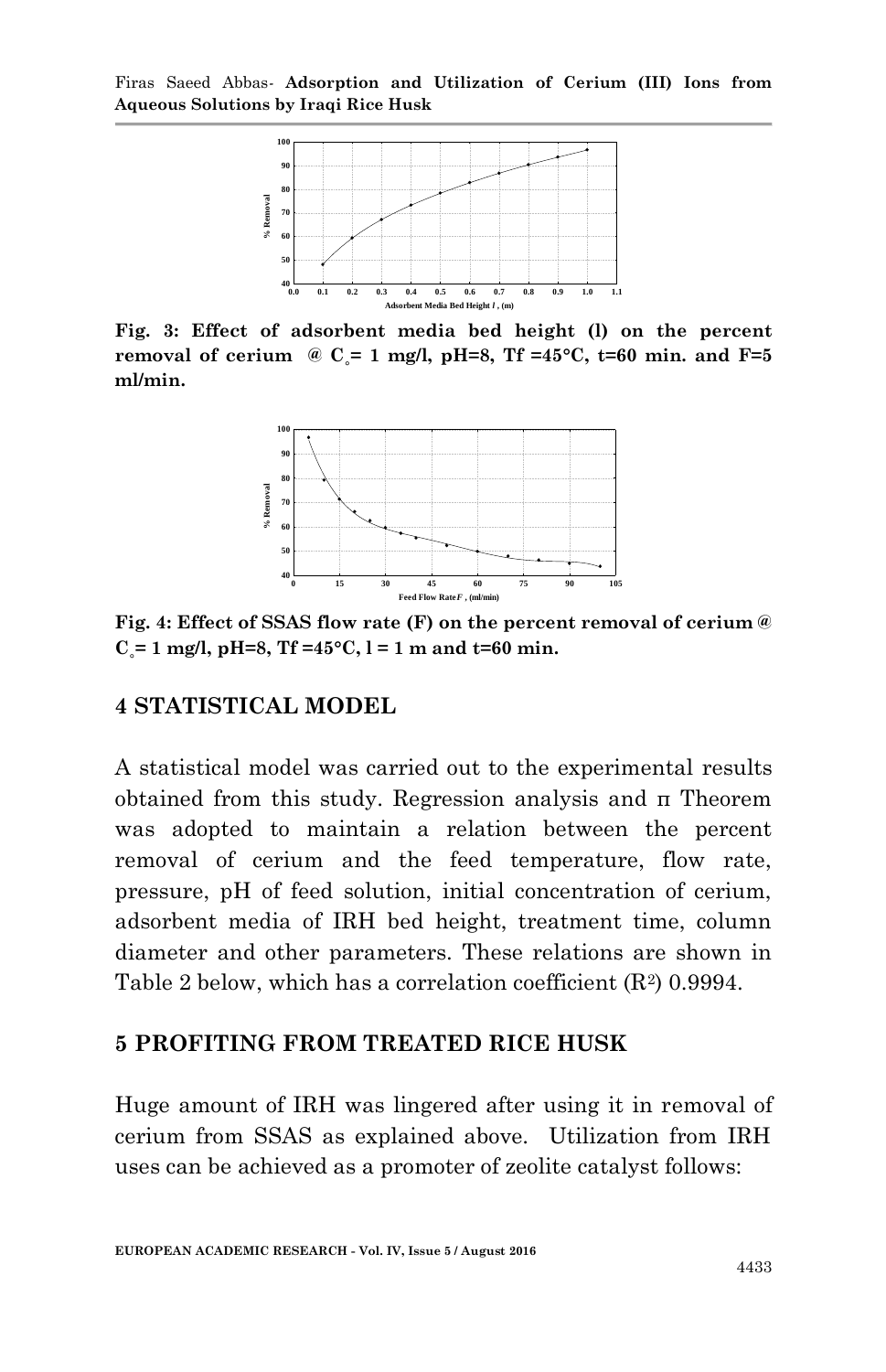

**Fig. 5: Effect of feed temperature (Tf) on the percent removal of cerium @ C**  $\epsilon$  = 1 mg/l, pH=8, l = 1 m, t=60 min. and F=5 ml/min.



**Fig. 6: Effect of treatment time (t) on the percent removal of cerium @ C˳= 1 mg/l, Tf =45°C, pH=8, l = 1 m, and F=5 ml/min.**

**Table 2: Statistical equation**

| metal | Equation                                                                                                                                                                                                                                                   | $\mathbb{R}^2$    |
|-------|------------------------------------------------------------------------------------------------------------------------------------------------------------------------------------------------------------------------------------------------------------|-------------------|
| erium | $\%R = 1.6751 \times 10^{-7} \left(\frac{\rho_{sol}}{c_s}\right)^{0.1225} \cdot \left(\frac{1}{d}\right)^{0.2436} \cdot \left(\frac{T_f C_{Fsol}t}{\vartheta}\right)^{0.2555} \cdot \left(\frac{K_{sol}.T_f}{\gamma u}\right)^{0.250} \cdot (pH)^{0.1021}$ | F666 <sup>-</sup> |

Where :-

| $%$ R                 | Percent Removal of Cerium from SSAS               |
|-----------------------|---------------------------------------------------|
| $\rho_{sol}$          | Density of SSAS, (kg/m <sup>3</sup> )             |
| $\mathcal{C}_{\circ}$ | Initial Concentration of Cerium, $\frac{kg}{m^3}$ |
| l                     | Adsorbent Material Bed Height, (m)                |
| d                     | Internal Diameter of Sorption Column, (m)         |
| $T_f$                 | Feed Temperature, (K)                             |
| $C_{P_{sol}}$         | Heat Capacity of SSAS, (kJ/kg. K)                 |
| t                     | Treatment Time, (s)                               |
| ı9                    | kinematic viscosity of SSAS, $(m^2/s)$            |
| $K_{sol}$             | Thermal Conductivity of SSAS, (W/m.K)             |
| γ                     | Surface Tension, (N/m)                            |

 $\boldsymbol{u}$  Velocity of SSAS,  $(m/s)$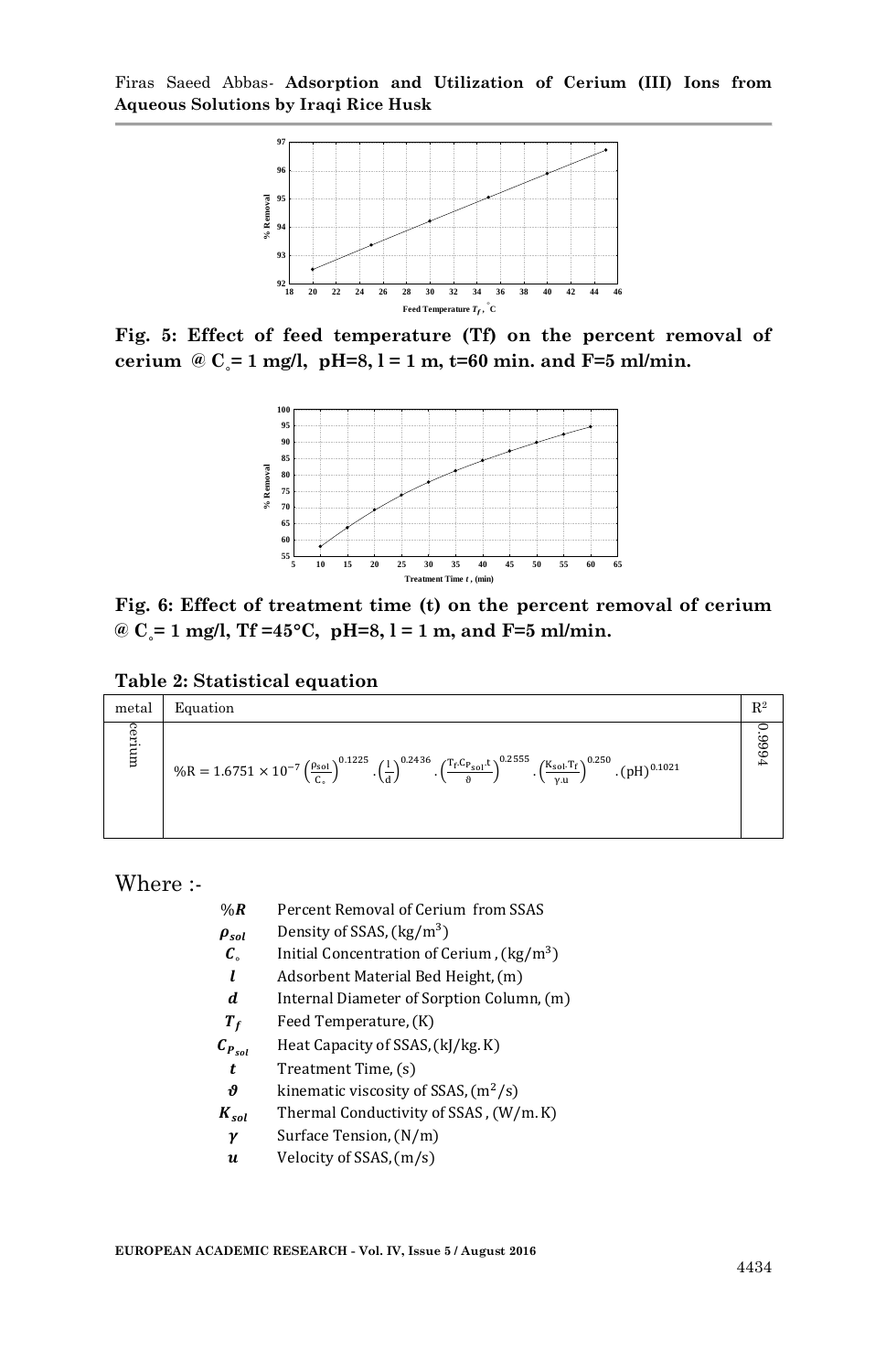#### **5.1 Synthesis of promoted zeolite type Y catalyst from rice husk loaded with Ce+3 ions**

Iraqi rice husk samples which were adsorbed cerium ions Ce+3 from SSAS at different operating conditions aforementioned was segregated and classified according to its contain of cerium and utilization from these samples as a raw material in the synthesis of promoted catalyst and tested in n-heptane catalytic cracking which is zeolite type Y. The samples give different ratios of cerium ions Ce+3 to IRH.

The ratios were calculated according to mass balance on the fixed bed adsorber and were between (0.05 to 5.5 wt %). IRH samples with different ratios were firstly treated with 10% phosphoric acid (H3PO4) for 24 hours for preliminary removing all impurities. Then they were well washed with double distilled water, filtered, dried in air, and calcined at 750°C for 6 hours. 12 g of calcined IRH were then subjected for dissolution in sodium hydroxide NaOH (4 M) followed by refluxing at 90°C for 12 hours, then concentrated hydrochloric acid (HCl (37%)) was added to the aforementioned base dissolved IRH to complete precipitation. IRH were filtered, washed with excess distilled water to be freeing from chloride ions and finally dried in an oven at 120°C for 6 hours.

Zeolite type Y was synthesized using above prepared IRH as a silica source in the following method. A 500 ml Teflon beaker containing a magnetic stirrer was washed with deionized water. Sodium hydroxide of 1.6616g was added slowly to deionized water and stir until clear and homogenous solution appeared for about 5 minutes. The aqueous solution of sodium hydroxide was ready for the preparation of seed gel. The gel was prepared according to the following molar chemical composition: 10.67 Na2O: Al2O3: 10 SiO2: 180 H2O. Two millilitre aqueous solution of sodium hydroxide was added to 0.7515g sodium aluminate oxide until a homogenous mixture was formed; 1.5361g of above prepared IRH was added separately to 5.5 ml sodium hydroxide aqueous until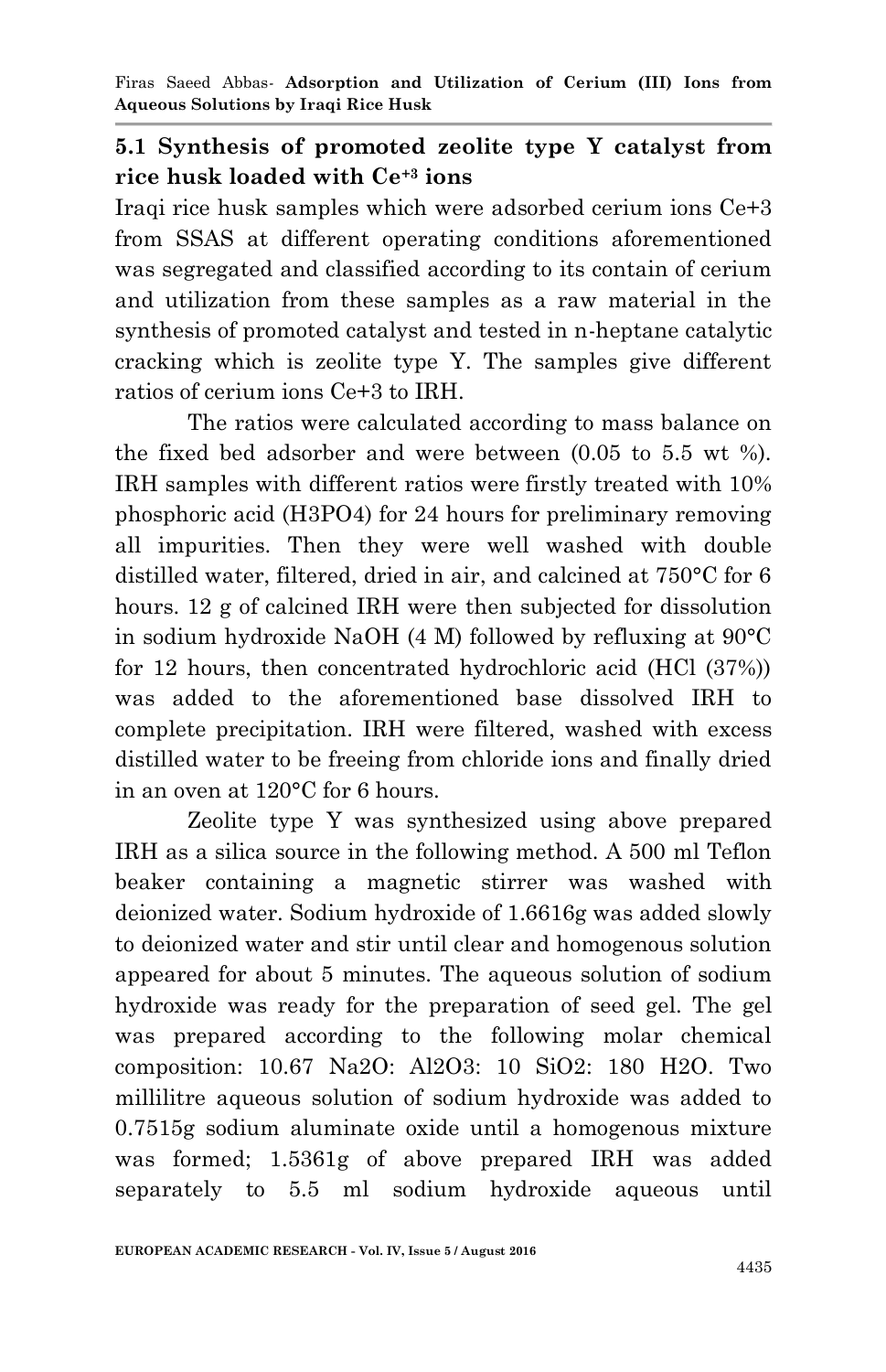homogenously mixed. Both of the preparations were heated under vigorous stirring to obtain a homogenous mixture. The sample was aged for 24 hours at room temperature in the Teflon bottle. The aluminate and silicate solutions were mixed together in the polypropylene beaker, subsequently stirred for 2 hours with the purpose of making it completely homogenized. This combined solution was used as the feed stock gel.

The synthesized zeolite type Y which was in sodium (Na+) powder form i.e. Ce+3/NaY-Zeolite, mixed with 15 % montmorillonite clay as a binder then mixed with water to form a paste. A spherical shape (0.5 cm) was formed, dried overnight at 110°C. In order to make a promoted catalyst ready for test in any process, hydrogen zeolite (H-Zeolite) form must be prepared. The Ce+3/HY-Zeolite were prepared by exchanging Na+ ions in the sodium form (Ce+3/NaY-Zeolite) with ammonium chloride solution NH4Cl. In order to obtain ideal degree of ion exchange the technique of multi-steps (three times repeating) was used. Thus, the first step, 2N of ammonium chloride solution (26.75 g of NH4Cl in 250 ml of distilled water) contacted with 90 g of prepared Ce+3/NaY-Zeolite with stirring for 2 hours. In the second step, the procedure in the first step was repeated under the same conditions but on about 60 g of zeolite, which was taken from the total zeolite amount produced in the first step. Finally, in the third step, the procedure under the same conditions was repeated again but on about 30 g of zeolite, which was taken from the total zeolite amount produced in the second step.

The exchanged ammonia zeolite were filtered off, washed with deionized water to be free of chloride ions dried overnight at 120oC and then calcined initially at 150°C for two hours. The temperature was increased 75°C per hour until it reached 550°C and it was held constant for 5 hours at this temperature. During calcination, ammonia and water were liberated and promoted zeolite which is Ce+3/HY-Zeolite was formed [17 and 18 ].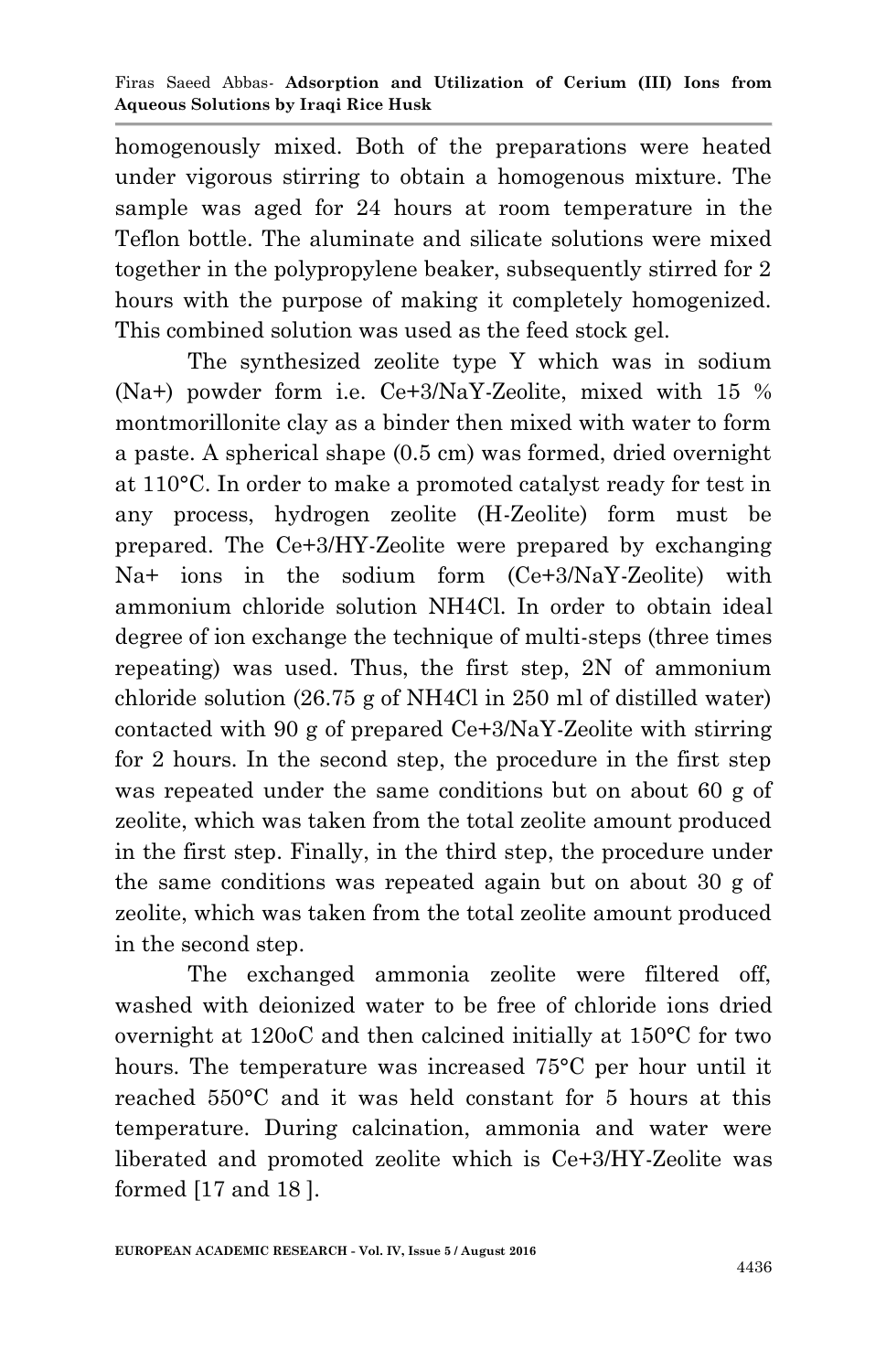# **5.2 Synthesis of normally zeolite type Y catalyst from rice husk only**

In the same way illustrated in above section exactly, normally zeolite type Y catalyst was prepared but the raw material was (normally IRH) i.e. IRH without treating with SSAS containing cerium ions Ce+3 [17 and 18 ].

# **5.3 Catalytic Activity of Synthesized Catalysts**

The promoted and normally type Y zeolite catalyst activity was studied by applying n-heptane catalytic cracking reaction. The n-heptane catalytic cracking reaction was carried out in catalytic cracking unit which is operated under atmospheric pressure and the experiments of catalytic cracking were performed in an experimental fluidized bed unit. The unit consists of n-heptane storage tank, gas flow meter, dosing pump, evaporator, condenser/separator, cooler with appropriate control, and power supply box.

A suitable amount of Ce/HY-zeolite catalyst prepared above was charged in the reactor from the top of it. At preheating section, the feed was preheated at 400°C before entering to catalytic bed. The temperature controlled was setting at desired reaction temperature between (400-550°C) in the reaction zone. The first condenser was supplied with water from chiller and second charged with ice.

A suitable quantity of water was charged to the preheater to remove air from the reactor. This water changed to steam used for air stripping from the reactor.

The temperature in preheater kept at 400°C. After stripping air from the reactor, the flow of water was stopped and began to n-heptane flow at a rate 4.5 ml/min to the reactor for ten minute period. The reaction products were flown through double pipe heat exchanger, internal tube ice bath, separation and collection for liquid storage, while the gaseous products passed through the liquid products and were collected in a vessel over water.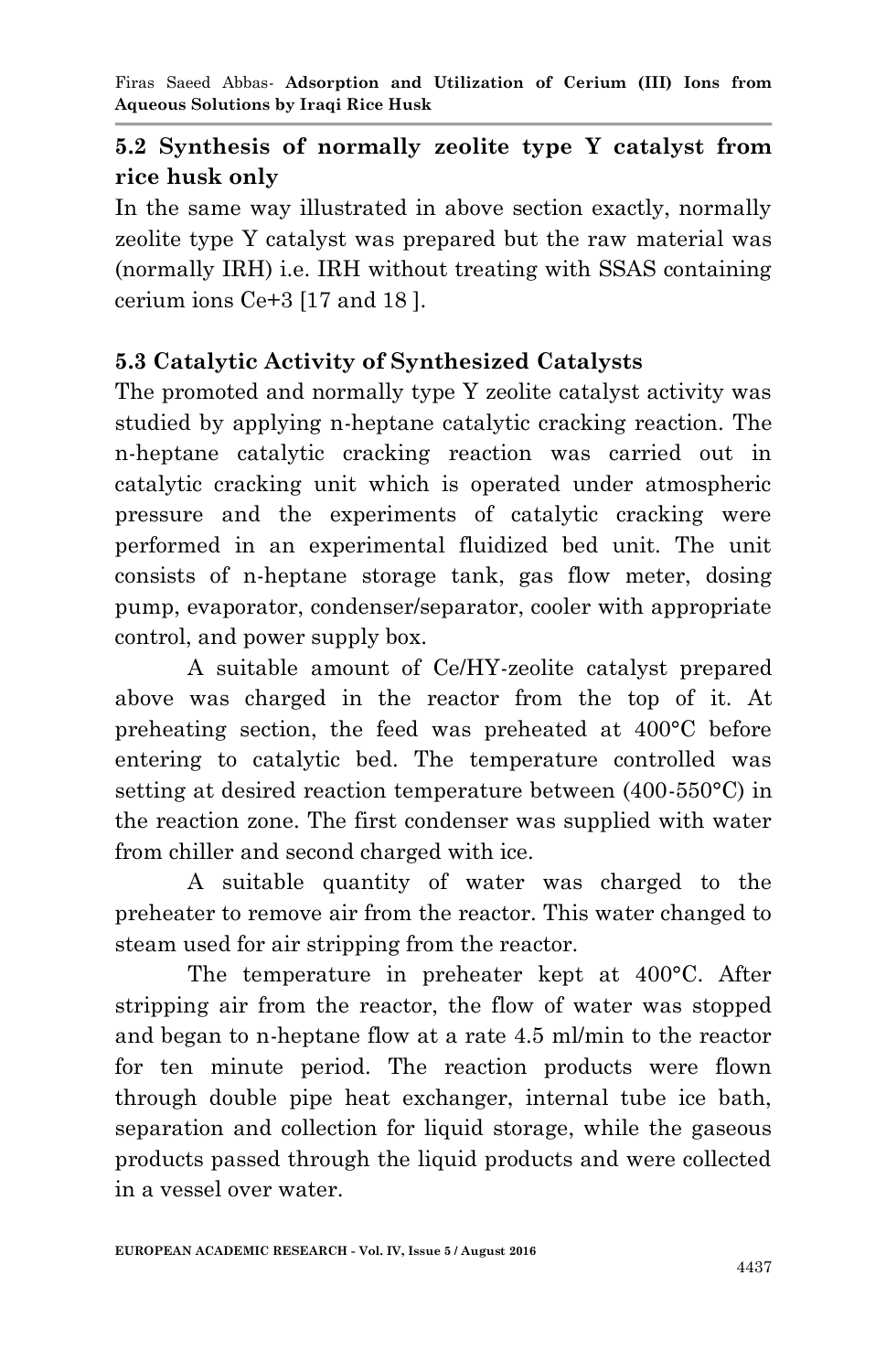The gas volume is determined by water displacement. A sample of gaseous product was collected and then analyzed by gas chromatography device (GC) (Dani, Model GC 1000 DPC), to determine the chemical composition of the gaseous product results as shown in Table 3. Cracking liquid products also collected in a tube and then analyzed by gas chromatography, to determine the chemical composition of the liquids product. The catalyst was replaced after the end of each experiment.

**Table 3: n-heptane catalytic cracking using prepared zeolite catalysts**

| Catalyst         | ပ္<br>Temp., | Substances (wt%)         |                          |                          |        |                          |                          |           |                          |          |                          |               |              |              |          |                          |
|------------------|--------------|--------------------------|--------------------------|--------------------------|--------|--------------------------|--------------------------|-----------|--------------------------|----------|--------------------------|---------------|--------------|--------------|----------|--------------------------|
|                  |              | Methane                  | <b>Sthane</b>            | Propane                  | Butane | Pentane                  | Ethene                   | Propylene | 1-Butene                 | 2-Butene | -Pentene<br>÷            | Pentene<br>۵ì | -Hexene<br>÷ | -Hexene<br>Ń | 3-Hexene | (unreacted)<br>n-Heptane |
| -Zeolite         | 400          | 7.77                     | -                        | -                        | 26.1   | -                        | -                        | 31.9      | $\overline{\phantom{a}}$ | 6.57     | -                        | -             | 6.19         | 4.41         | -        | 17.1                     |
|                  | 425          | 7.87                     | $\overline{\phantom{a}}$ | -                        | 24.2   | $\overline{\phantom{a}}$ | -                        | 32.8      | -                        | 6.65     | $\overline{\phantom{a}}$ | -             | 6.29         | 4.44         | -        | 17.8                     |
|                  | 450          | 7.96                     | -                        | -                        | 22.2   | $\overline{\phantom{a}}$ | -                        | 33.8      | $\overline{\phantom{a}}$ | 6.72     | $\overline{\phantom{a}}$ | -             | 6.39         | 4.48         | -        | 18.5                     |
|                  | 475          | 8.06                     | -                        | $\overline{\phantom{a}}$ | 20.3   | -                        | -                        | 34.7      | -                        | 6.79     | -                        | -             | 6.48         | 4.51         | -        | 19.2                     |
|                  | 500          | 8.15                     | $\overline{\phantom{a}}$ | -                        | 18.3   | -                        | $\overline{\phantom{a}}$ | 35.5      | -                        | 6.86     | $\overline{\phantom{a}}$ | -             | 6.57         | 4.55         | -        | 20.1                     |
|                  | 525          | 8.24                     | -                        | -                        | 16.4   | $\overline{\phantom{a}}$ | -                        | 36.5      | -                        | 6.93     | $\overline{\phantom{a}}$ | -             | 6.66         | 4.58         | -        | 20.7                     |
| È                | 550          | 8.33                     | -                        | -                        | 14.5   | $\overline{\phantom{a}}$ | $\overline{\phantom{m}}$ | 37.4      | -                        | 7.00     | $\overline{\phantom{a}}$ | -             | 6.75         | 4.62         | -        | 21.4                     |
|                  | 400          | $\overline{\phantom{a}}$ | 0.13                     | 0.15                     | -      | 0.41                     | 0.11                     | -         | 0.24                     | 31.8     | 0.26                     | 33.8          | 0.25         | 0.24         | 0.34     | 32.3                     |
| Ce+3/NaY-Zeolite | 425          | $\overline{\phantom{a}}$ | 0.14                     | 0.15                     | -      | 0.43                     | 0.12                     | -         | 0.56                     | 32.1     | 0.24                     | 35.1          | 0.28         | 0.27         | 0.37     | 30.2                     |
|                  | 450          | $\overline{\phantom{a}}$ | 0.16                     | 0.15                     | -      | 0.45                     | 0.12                     | -         | 0.22                     | 32.1     | 0.21                     | 36.1          | 0.25         | 0.23         | 0.39     | 29.6                     |
|                  | 475          | -                        | 0.19                     | 0.12                     | -      | 0.47                     | 0.13                     | -         | 0.27                     | 31.5     | 0.25                     | 37.5          | 0.23         | 0.26         | 0.31     | 28.8                     |
|                  | 500          | $\overline{\phantom{a}}$ | 0.18                     | 0.14                     | -      | 0.45                     | 0.15                     | -         | 0.25                     | 33.1     | 0.28                     | 38.1          | 0.22         | 0.23         | 0.30     | 26.6                     |
|                  | 525          | $\overline{\phantom{a}}$ | 0.17                     | 0.13                     | -      | 0.42                     | 0.18                     | -         | 0.21                     | 31.8     | 0.21                     | 32.8          | 0.29         | 0.21         | 0.38     | 33.2                     |
|                  | 550          | $\equiv$                 | 0.11                     | 0.17                     | -      | 0.41                     | 0.16                     | -         | 0.23                     | 30.3     | 0.28                     | 20.3          | 0.25         | 0.22         | 0.31     | 47.3                     |

### **6 CONCLUSIONS**

The following conclusions can be drawn:

- **1.** IRH showed a good ability to remove cerium from SSAS using fixed bed adsorption unit. So, it could be recommended for removal of cerium from wastewater instead of other material because it is valid, cheaper, economical, easy and simplicity for using, and has a high ability to adsorb cerium, can be used several times by costly regeneration method and can be used finally in another benefit use.
- **2.** Maximum removal of cerium was 95.44% at initial cerium concentration of 1 mg/l.
- **3.** The percentage removal of cerium was increased with decreeing flow rate of SSAS, and initial concentration of cerium while the percentage removal was decreased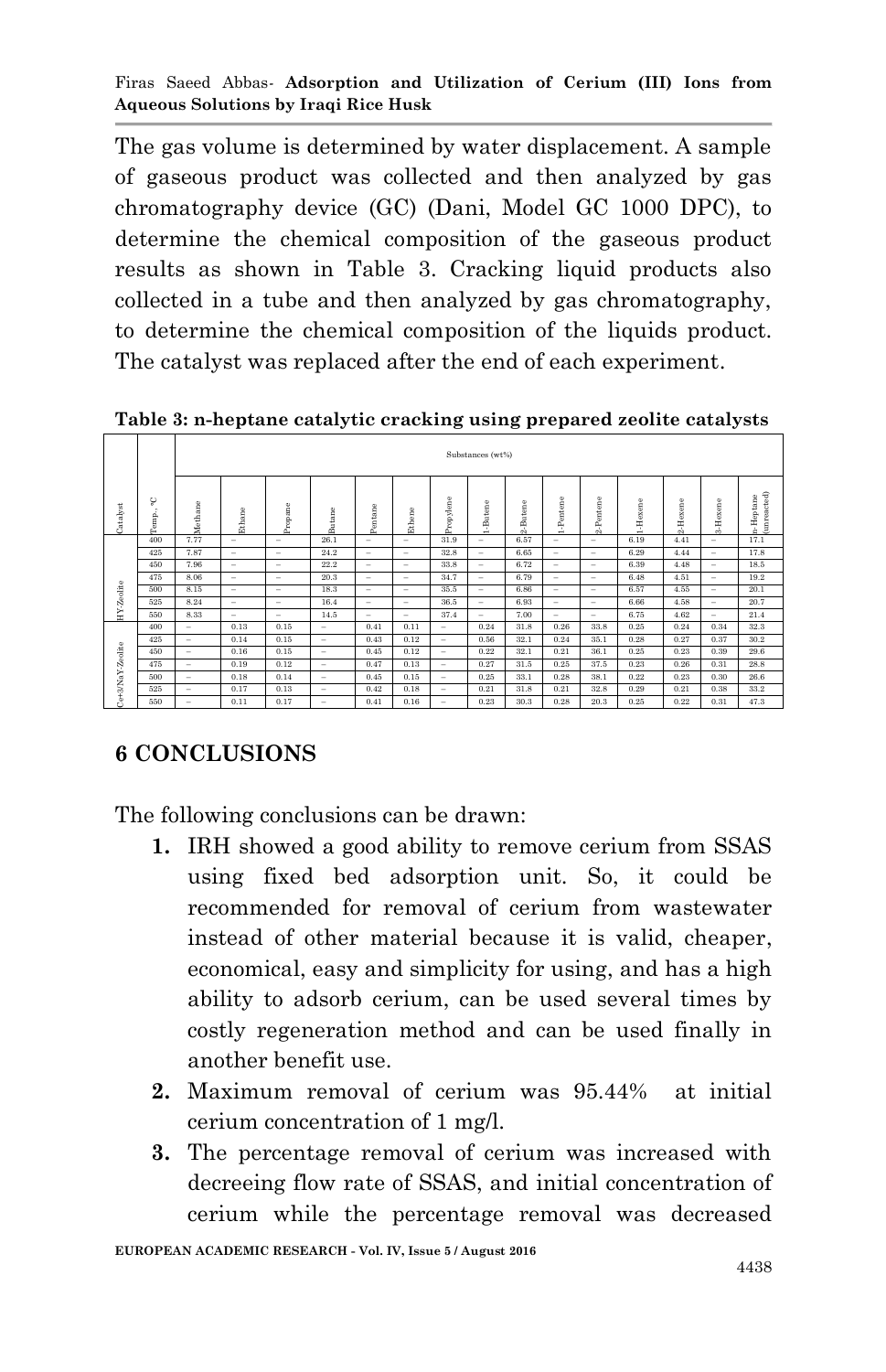with increasing of pH, treatment time and the height of adsorbent material IRH.

**4.** It can be prepared a catalyst promoter for cracking process of n-heptane from the residual samples of IRH that adsorb cerium from aqueous solution to produce a fuel of higher octane number and remove the hazards radioactive waste in economic and eco-friendly method.

#### **REFERENCE**

- [1] Abbas M. N., Production of Liquefied Natural Gas Using Radioactive Waste and Agricultural Residue, *European Academic Research*, Vol.(2)(2).
- [2] Kazemian, H. Modarres, H. and Mobtaker H. G., Evaluating the performance of an Iranian natural clinoptilolite and its synthetic zeolite P for removal of Cerium and Thorium from nuclear wastewaters, *Journal of Radioanalytical and Nuclear Chemistry*, Vol. 258 No.3, 2003, 551–556.
- [3] Subotić B. and Bronić J. , Removal of Cerium (III) Species from Solutions Using Granulated Zeolites, *Journal of Radioanalytical and Nuclear Chemistry*, Vol. 102 No.2, 1986, 465–481.
- [4] Abbas M. N., Abdulhaq A., Farhan A. and Hussein S. N., Catalytic Cracking of Heptane Using Prepared Zeolite, *Journal of Asian Scientific Research* 2(12), 2012, 927- 948.
- [5] Abbas M. N., Abbas F. S., Nussrat H. H. and Hussein S. N., Synthesis of Promoted Catalyst from Iraqi Rice Husk Used as a Raw Material for Treating Tannery Wastewater, *Australian Journal of Basic and Applied Sciences*, 7(2), 2013, 511-528.
- [6] Abbas M. N. and Abbas F. S.,, Iraqi Rice Husk Potency to Eliminate Toxic Metals from Aqueous Solutions and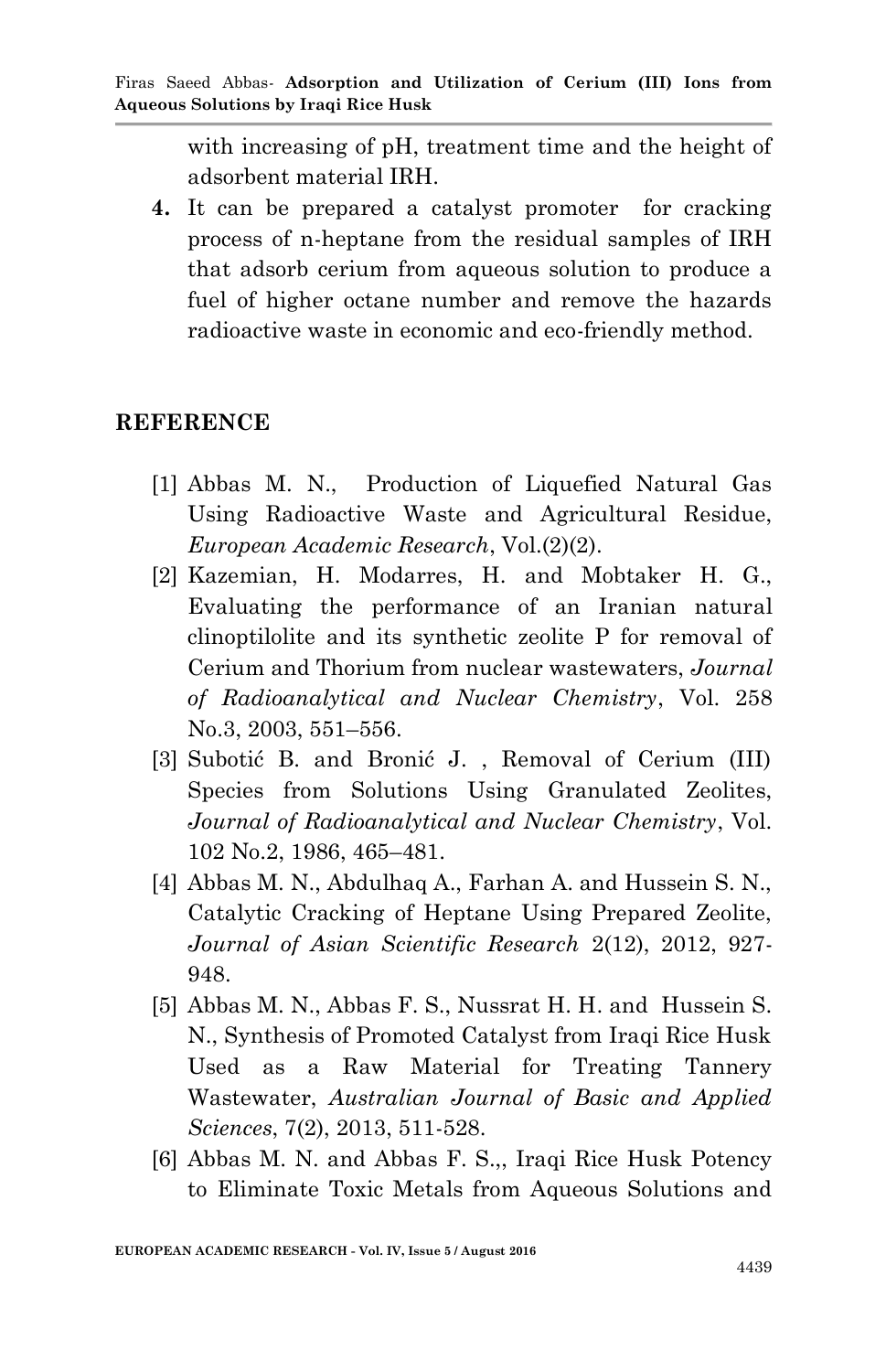Utilization from Process Residues, *Advances in Environmental Biology*, 7(2), 2013, 308-319.

- [7] Abbas M. N. and Abbas F. S., Utilization of Iraqi Rice Husk in the Removal of Heavy Metals from Wastewater, *Research Journal of Environmental and Earth Sciences* 5(7), 2013, 370-380
- [8] Abbas M. N. and Abbas F. S., The Predisposition of Iraqi Rice Husk to Remove Heavy Metals from Aqueous Solutions and Capitalized from Waste Residue, *Research Journal of Applied Sciences, Engineering and Technology* 6(22), 2013, 4237-4246
- [9] Abbas M. N. and Abbas F. S., The Feasibility of Rice Husk to Remove Minerals from Water by Adsorption and Avail from Wastes, *Research Journal of Applied Sciences, WSEAS Transactions On Environment And Development*, Volume 9(4), 2013.
- [10] Abbas M. N. and Abbas F. S., Rice Husk as a Biosorbent Packed bed, Management, Utilization and Improvement compressive strength of concrete, *LAMBERT Academic Publishing*, 2014.
- [11] Abbas M. N. and Abbas F. S., A Novel Method to Recycle the Treated Dye Wastes Adsorption, Exploitations and No Pollutants Remain, *LAMBERT Academic Publishing*, 2014.
- [12] Abbas M. N. and Al-Madhhachi A. T., Pesticides Remediation from Soil and Water Accessing to Zero Residue Level, *International Journal of Scientific Research in Science, Engineering and Technology* Vol. 1(3), 2015, pp. 40-49.
- [13] Abbas M. N., Husain A. A. and Abbas F. S., Phenol Removal from Wastewater Using Rice Husk, *Diyala Journal for Pure Sciences*, Vol 9 No.4, 2013.
- [14] Abbas M. N., Nussrat H. H. and Hussein S. N., Phenol Removal from Wastewater by Oxidation Method